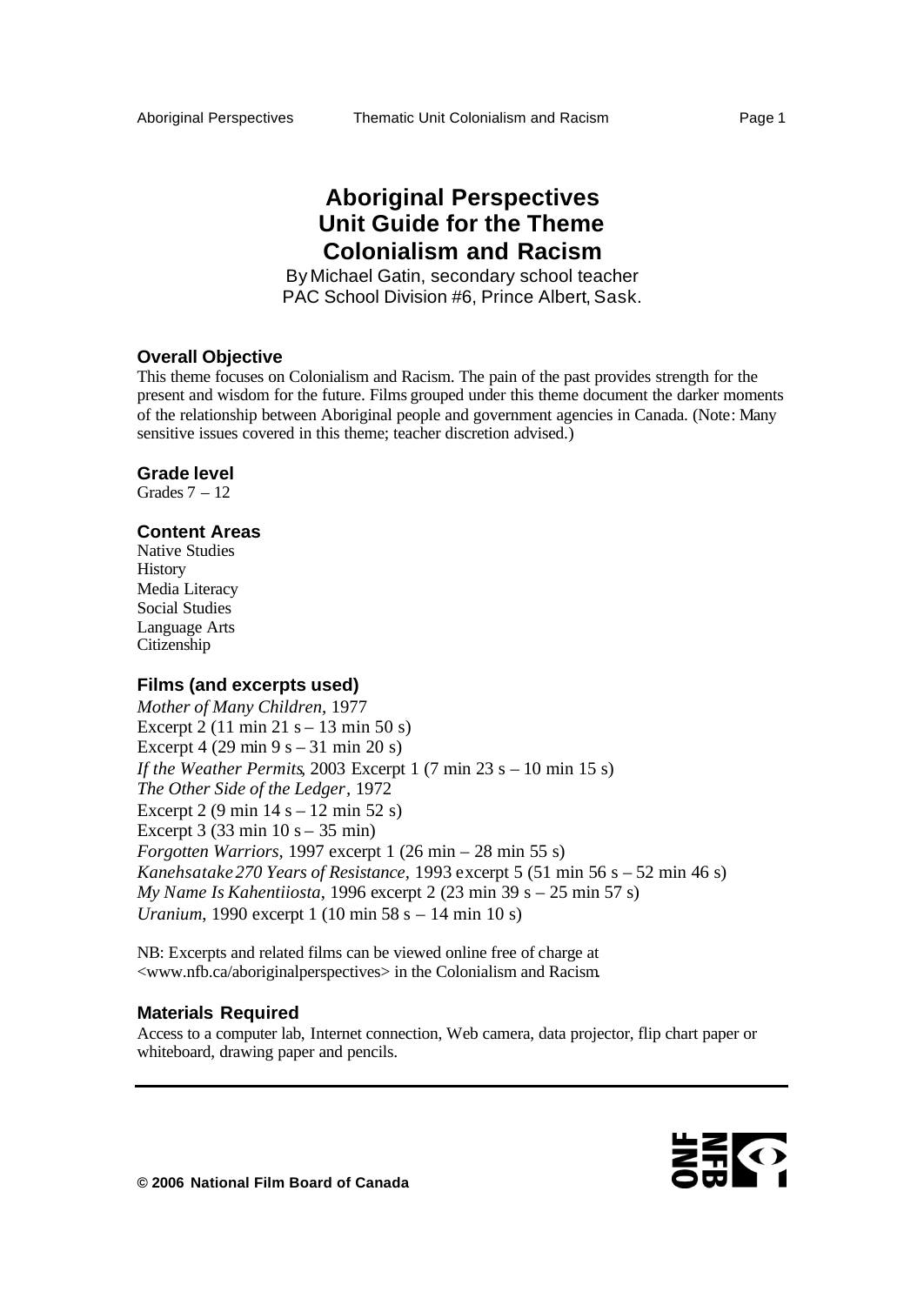# **Summary**

This theme documents the Courage and strength of Aboriginal people to overcome the detrimental effects of colonialism and racism. Unfulfilled treaty obligations, denial of culture, the formation of residential schools, along with the failure to recognize the sacrifices of Aboriginal war veterans are a few of the many challenges, past and present, faced by Aboriginal people. Discussion around this theme is a crucial step in facilitating the healing process and working towards the goals of peace and harmony for all people s in Canada. The films selected under this theme will take students on a journey into the past when values of equality did not extend to Aboriginal people. Specific focus will be on residential schools and their broad sweeping affects, along with an examination into the current living conditions at many of our First Nation, Inuit, and Métis communities.

# **Introduction Activity** (10 minutes)

Ask students if they have ever been denied a basic human right, the right to speak a language, the right to practise spirituality or the right to move freely from place to place. This was the reality for the Aboriginal people of Canada. Ask students to define freedom and reflect if there is truly freedom when it is achieved for some at the expense of others. This mindset will help prepare students for examination of the issues related to this theme. Define the term *Colonialism*; this will help students to understand the historical context that shaped in part the situation of today.

# **ACTIVITY 1: Residential Schools - Impact and Recovery** (2 x 50-minute periods)

**Step 1**: View the film *Mother of Many Children* (excerpts or in its entirety) View the film *If the Weather Permits* (excerpt 1)

- Ask students to place themselves in the situations depicted in each of the films and record their feelings as they share the experiences of the people in the films. These feelings that students will write down are the basis for the role-exchange exercise proposed later in this activity.
- Have students write a journal entry as if they have just spent their first day and night away from their families at a residential school.

**Step 2**: The excerpt from the film *If the Weather Permits* describes the situation where sled dogs were massacred; explain to students the purpose behind such an action and draw the connection between undermining one way of life as a means for justification of another. The loss of mobility and a way of life prompted the government of the day to mandate the re-education of Aboriginal people, thus prompting the establishment of faith-based residential schools.

**Step 3**: Display or distribute the Map of Residential Schools in Canada (see resources for the link). Note the vast distances between the location of the schools and the home communities of the students. Challenge students to place themselves in the position of these residential school students and have them try to empathize with how devastating this reality would have been.

**Step 4**: Role Play and Role Exchange. This drama-inspired activity is intended to help foster a degree of empathy that will for a moment place students in a situation similar to that experienced by the students of residential schools.

• Teacher in Role (see teacher notes for explanation). Inform students that they will no longer be allowed to write or converse in their first language; that there will be no celebration of any spiritual holidays; and that they will be severely punished if they speak

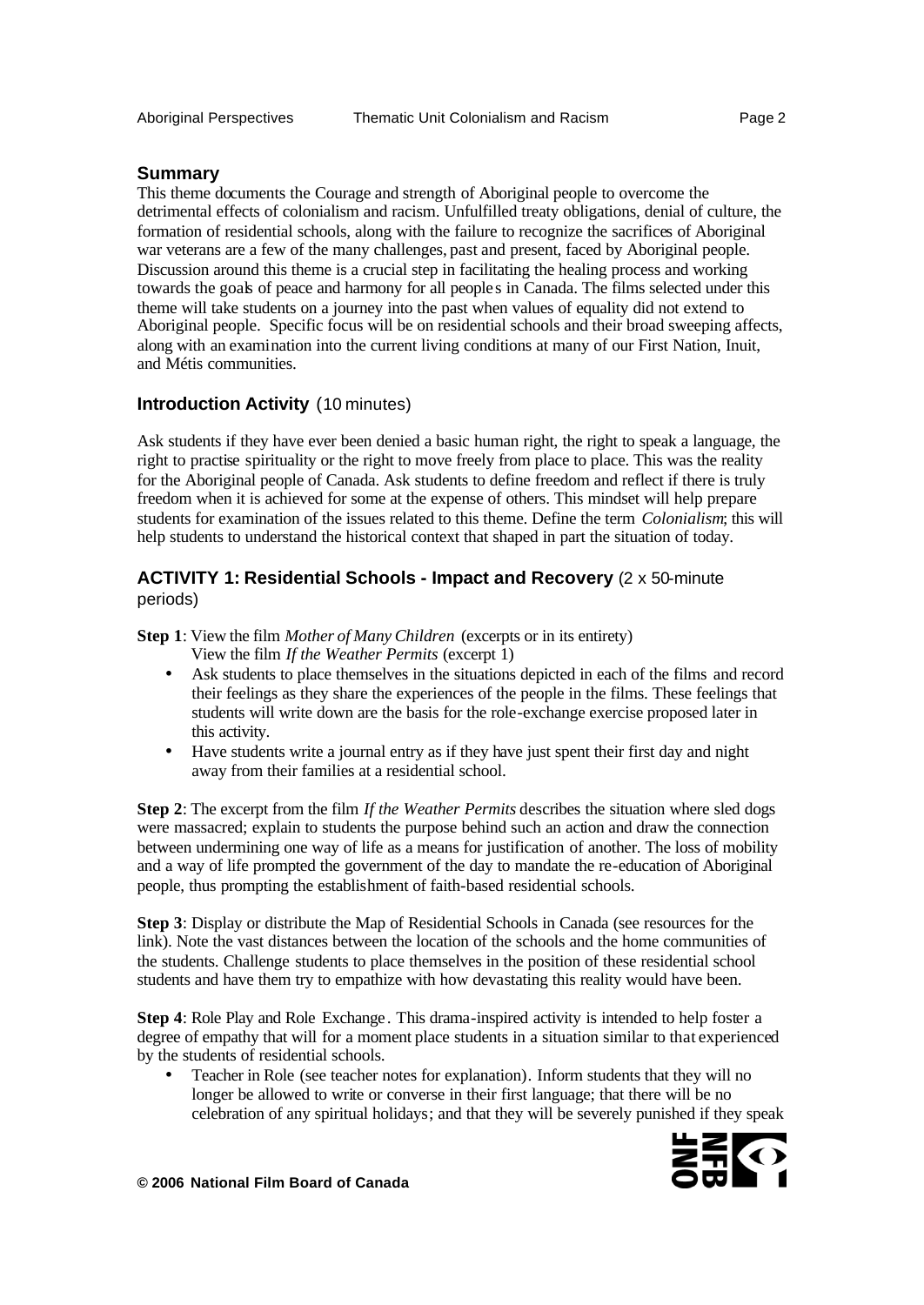their first language or participate in any of their traditional ceremonies or rituals. Inform them that they will not be permitted to contact their families until the end of the school year and that some will not be permitted to return home until they have completed their entire education. Instead they will learn a new language and practise a new religion while working and learning the skills deemed valuable and important by the school.

- Carefully gauging the anxiety level of the students, proceed with the role-playing and exchange until the students have clearly grown uncomfortable or have refused to carry on.
- Debrief with students their feelings during the role -playing. Do they think they would have changed in any way had they actually experienced life in a residential school? What do they think would have been the impact on the families left behind in the home communities who lost contact with their children and grandchildren?

**Step 5**: Display or distribute a copy of the *Statement of Reconciliation* written by the Royal Commission on Aboriginal People s (see resources for link). Discuss with students the importance of this document and have them share their views on how this promises to impact on Aboriginal people's future relationships with one another. Have the students now write another journal entry or personal response to the experience they have just had. These responses can be the basis for assessing whether there has been a shift or change in attitude regarding the students' views on the impact residential schools had on Aboriginal peoples.

# **ACTIVITY 2: Eliminating Racism – Framework for Action** (2 X 50-minute periods)

**Step 1**: View suggested film excerpts for *The Other Side of the Ledger, Forgotten Warriors, Kanehsatake, My Name Is Kahentiiosta,* and *Uranium.*

- As part of their active viewing of the film excerpts have students write down examples of racism they observe in each of the films.
- Explore the historical context for each of the films in an effort to deconstruct and understand the conditions that existed at this time of history.

**Step 2**: Compare the differing worldviews of Aboriginal people and the Canadian government (ex: Stewardship vs. Ownership or Being a part of Nature rather than apart from Nature). Explain how opposing views can lead to misunderstandings. Describe the causal relationship between misunderstanding and ignorance, then make the link between ignorance and prejudice. Finally, make the connection between prejudice and racism, and when students recognize the cycle of racism they can work to correct the imbalance.

**Step 3**: Ask the students to work in groups and share their examples of racism written down from the films. It is one thing to identify racist actions or policies; it is quite another to find solutions that work towards eliminating them. Challenge the students to brainstorm solutions for each of the examples they have written down.

**Step 4**: Action plan (see teacher's notes). Focus on the issue of Aboriginal veterans and the failure of the government to fairly compensate the veterans for their wartime contributions. Invite students to write a letter to their Member of Parliament asking for immediate action regarding this matter. (Note: The urgency of such an action is clearly based on the fact that Aboriginal veterans are seniors and cannot afford to wait any longer for this matter to be fairly resolved.) A link has been provided to facilitate the forwarding of student letters (see resources for link).

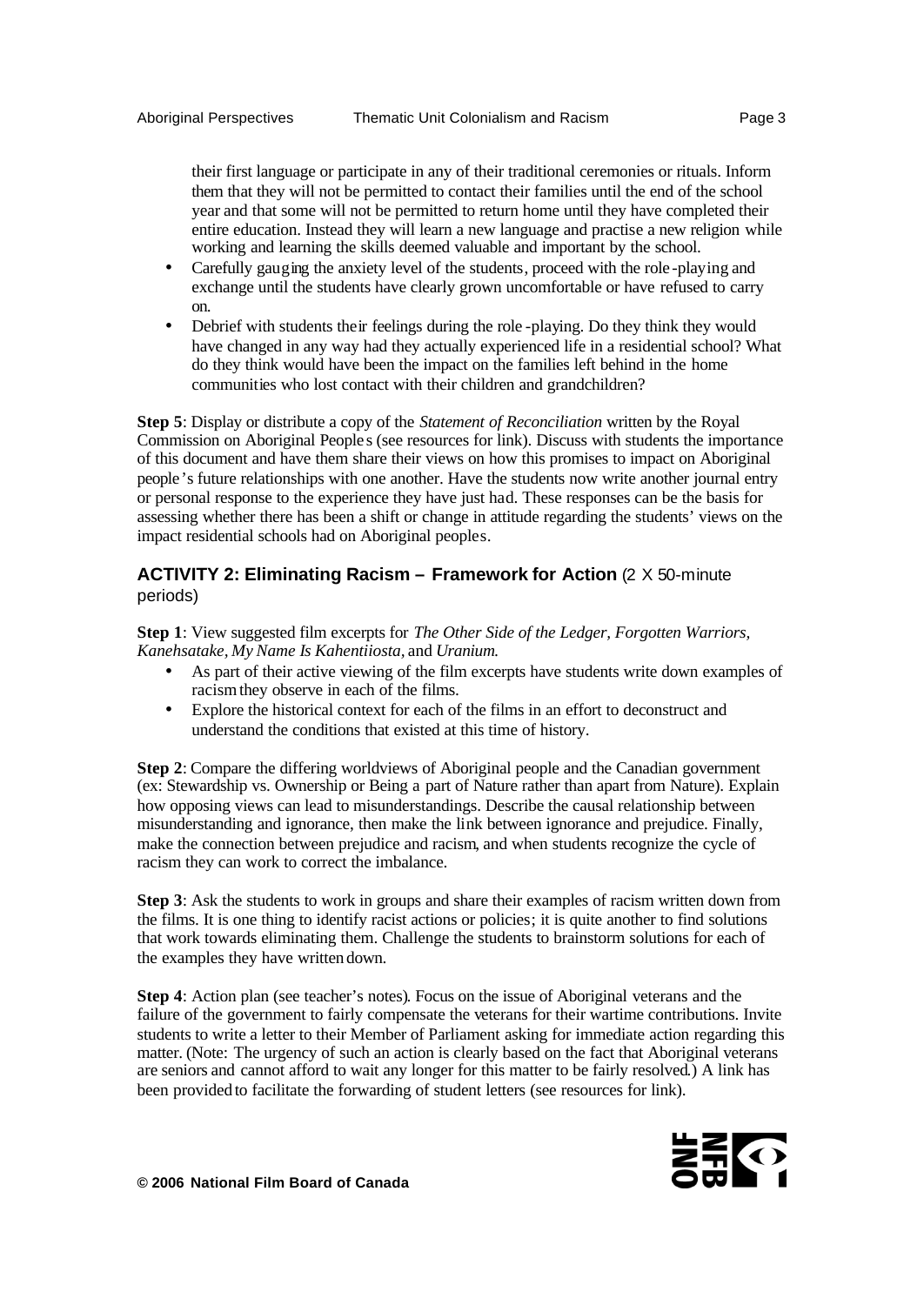This action is another example, beyond voting in an election, of how Canadians can actively participate in their democracy.

# **Closure Activity** (10 minutes)

Invite students to continue the discussion held in class in their homes. Ask them to explore the understandings and insights of their parents or guardians on the specific issues raised in class (this is an additional action step in the elimination of racism from our society: taking the discussion outside the walls of the classroom).

# **Check for Understanding**

Leave students with the question of whether or not they believe Colonialism still exists in any form in Canadian society today.

# **Evaluation rubric**

| <b>Criterion</b>          |                                                                                                                                                   | 3                                                                                                                                     | 5                                                                                                                                                                                       |
|---------------------------|---------------------------------------------------------------------------------------------------------------------------------------------------|---------------------------------------------------------------------------------------------------------------------------------------|-----------------------------------------------------------------------------------------------------------------------------------------------------------------------------------------|
| Participation             | Off-task; distracting;<br>inappropriate<br>responses or<br>contributions.                                                                         | Shares some ideas; requires<br>encouragement; sometimes<br>needs redirection; may need<br>prompting.                                  | Actively participates,<br>paraphrases; encourages others;<br>is patient; is enthusiastic.                                                                                               |
| <b>Critical Thinking</b>  | Demonstrates little<br>comprehension of the<br>problem; comes to<br>hasty conclusions;<br>little or no<br>consideration of<br>others' viewpoints. | Identifies the problem through<br>restating main points, showing<br>a general understanding;<br>some/limited application of<br>ideas. | Clearly identifies problem;<br>considers others' viewpoints;<br>formulates conclusions, makes<br>comparisons and contrasts;<br>applies extended learning.                               |
| Communication<br>of Ideas | Vague positions;<br>judgmental;<br>confrontational;<br>shares own point of<br>view in a negative<br>fashion or is non-<br>committal/withdrawn.    | Demonstrates ideas in a general<br>way; limited paraphrasing and<br>questioning; passive<br>interaction.                              | Has a well-defined position;<br>uses questioning; paraphrasing<br>and clarifying; uses positive<br>body language (eye contact;<br>posture; voice); supports others<br>and is convincing |
| <b>Use of Knowledge</b>   | Refrains from<br>contributing any<br>knowledge or<br>denigrates others'<br>knowledge.                                                             | Shares a general knowledge of<br>the issue.                                                                                           | Shares in-depth knowledge;<br>applies knowledge to past;<br>present and future issues.                                                                                                  |

# **Rubric for Group Discussion**

### **References and Resources**

Royal Commission On Aboriginal Peoples Residential Schools Map (bilingual) Native Soldiers Contacts for Members of Parliament